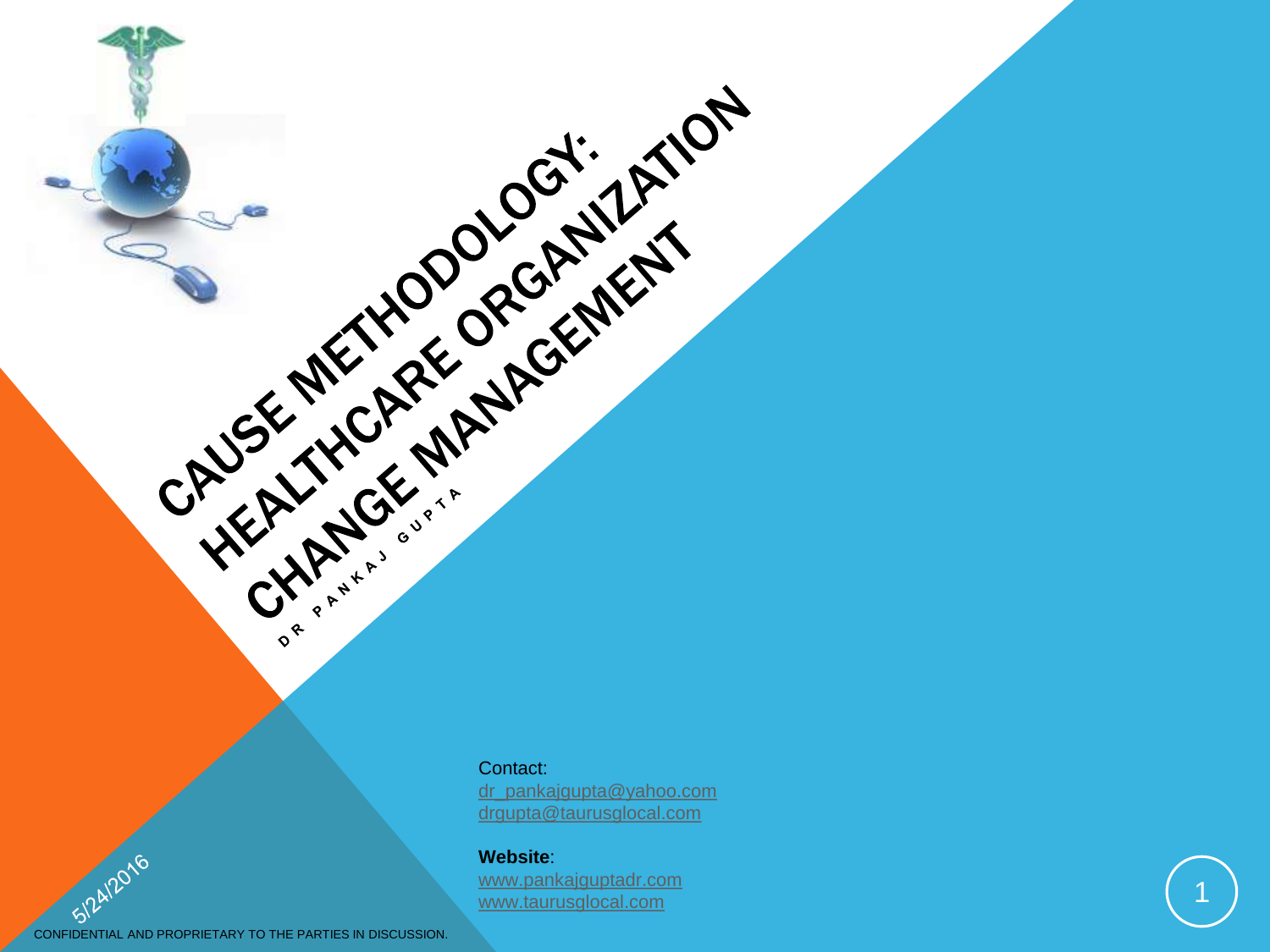# BOOT-STRAPPING HEALTHCARE ORGANISATION CHANGE MANAGEMENT

#### **C A U S E** M E T H O D O L O G Y

TG will implement it's proprietary CAUSE methodology for managing change in people, process and technology.

- **C**onsciousness of need to change
- **A**spiration to support change
- **U**nderstanding how to change
- **S**trength to over come hurdles and implement change
- **E**cosystem to support, sustain and adopt change

SIZAIZOTO

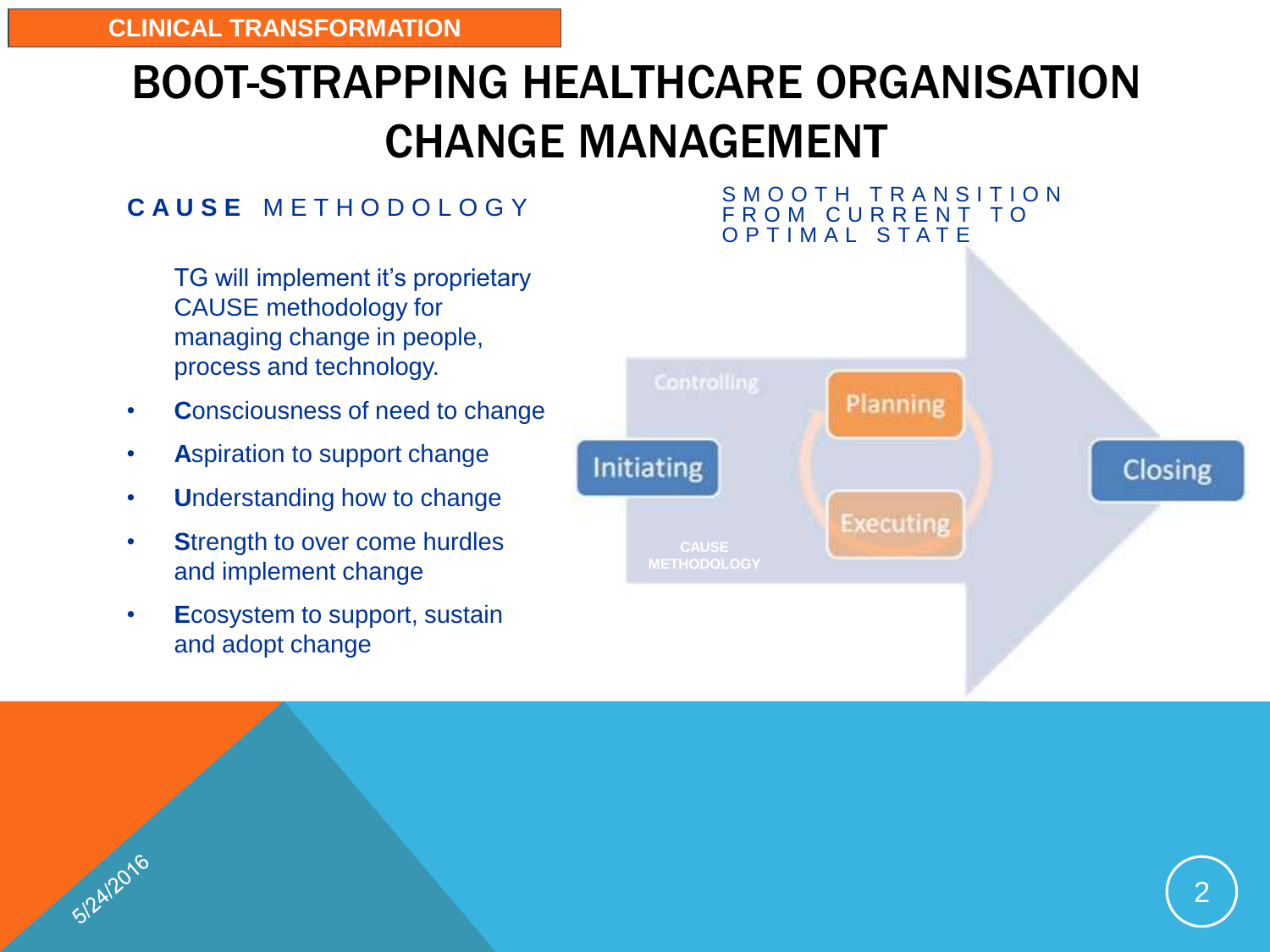## CAUSE METHODOLOGY – CHANGE MGMT

|                              | <b>CONSCIOUSNESS OF</b><br><b>NEED TO CHANGE</b>                                                                                                                                                                                                                                            | <b>ASPIRATION TO SUPPORT</b><br><b>CHANGE</b>                                                                                                                                                                                                                         | <b>UNDERSTANDING HOW TO</b><br><b>CHANGE</b>                                                                                                                                                                                                                                                        | <b>STRENGTH TO OVER</b><br><b>COME HURDLES AND</b><br><b>IMPLEMENT CHANGE</b>                                                                                                                                                              | <b>ECOSYSTEM TO</b><br><b>SUPPORT, SUSTAIN</b><br><b>AND ADOPT CHANGE</b>                                                                                                                                                          |
|------------------------------|---------------------------------------------------------------------------------------------------------------------------------------------------------------------------------------------------------------------------------------------------------------------------------------------|-----------------------------------------------------------------------------------------------------------------------------------------------------------------------------------------------------------------------------------------------------------------------|-----------------------------------------------------------------------------------------------------------------------------------------------------------------------------------------------------------------------------------------------------------------------------------------------------|--------------------------------------------------------------------------------------------------------------------------------------------------------------------------------------------------------------------------------------------|------------------------------------------------------------------------------------------------------------------------------------------------------------------------------------------------------------------------------------|
| <b>PEOPLE</b>                | It is important for the CxO<br>to communicate the 'Need<br>to Change'. The people<br>must be informed by the<br>Head of the organization<br>again and again until they<br>are very clear in their mind<br>about why the change is<br>coming.                                                | Leader of the organization<br>and every Dept Head<br>needs to lead by example<br>i.e. he/she needs to<br>undergo the full training<br>first and demonstrate that<br>he can adapt and adopt the<br>new process and<br>technology.                                      | Identify Champions from the<br>team who demonstrate the<br>competence to learn the new<br>process and technology.<br><b>Build Trainer pool by Train-</b><br>the-Trainer concept<br>Institutionalize informal<br>learning by Buddy system.<br>Pair a Champion with a<br>person who needs extra help. | The major hurdle can<br>come from "People" as<br>they are the one who<br>are most affected by<br>the process. Top<br>management should<br>be ready to cope up<br>with the hurdle and<br>internal resistance<br>from this group.            | <b>Constant hand holding</b><br>and support is required<br>till the people<br>genuinely start relying<br>on each and the new<br>systems and<br>processes. External<br>support can be<br>withdrawn once this<br>ecosystem is built. |
| <b>PROCESS</b>               | The CxO must inform the<br>team that it is not just an IT<br>project but many<br>processes are going to<br>change. Infact it is an<br>opportunity to redefine and<br>improve the existing<br>processes. Get into a<br>mode of continuous<br>process improvement.                            | The organization must<br>Aspire to support changes<br>in processes. Since the<br>organization is going<br>through a transition this is<br>an opportunity for the<br>organization to define<br>processes across the<br>organization.                                   | Train the team on new<br>processes extensively, again<br>and again till it becomes<br>second nature to them.<br>Check for gaps in process<br>knowledge between expected<br>and achieved.                                                                                                            | It's important to realize<br>that processes will<br>break and problems<br>will happen when such<br>a major<br>implementation is<br>done. Trick is to<br>recognize the problem<br>areas before it is too<br>late to avoid big<br>failures.  | The top management<br>needs to keep clearing<br>the bottle necks till all<br>the processes are<br>stabilized and the<br>ecosystem takes over<br>the self management<br>of the processes.                                           |
| <b>TECHNOL</b><br><b>OGY</b> | The CxO must inform the<br>team that existing<br>technology tools will be<br>phased out and the better<br>technical solutions will be<br>brought in. This is required<br>because the current IT<br>systems are not geared to<br>support the massive<br>growth plans of the<br>organization. | The organization must<br>Aspire to support changes<br>in technology. CxO needs<br>to create a positive Buzz<br>about the technology<br>changes. Once people are<br>aware that technology is<br>there to help them, they'll<br>easily accept the<br>technology change. | Train the team on new<br>technology extensively, again<br>and again till it becomes<br>second nature to them.<br><b>Use Carrot and Stick</b><br>approach to motivate people<br>for undergoing the training<br>and learning the new systems                                                          | It's important to realize<br>that system will<br>breakdown and<br>problems will happen<br>when such a major<br>implementation is<br>done. Trick is to<br>recognize the problem<br>areas before it is too<br>late to avoid big<br>failures. | Lot of support is<br>required in terms of<br>hand holding and<br>training till the<br>Technology gets<br>adopted by the users<br>and is irreversibly<br>embedded into the<br>ecosystem.                                            |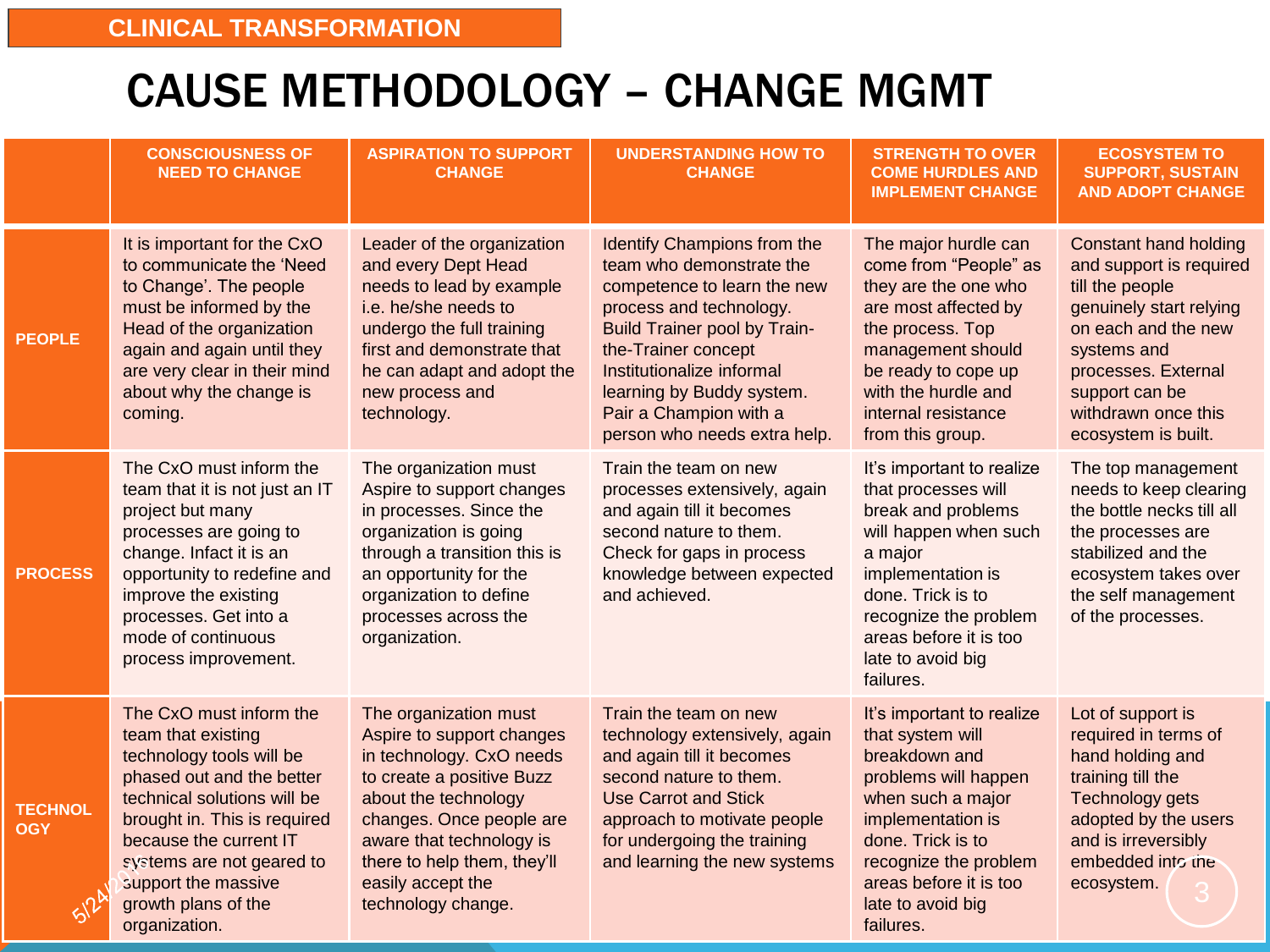# BEHAVIOR CHANGE OCCURS IN SMALL STEPS AND REQUIRES CONSTANT REINFORCEMENT